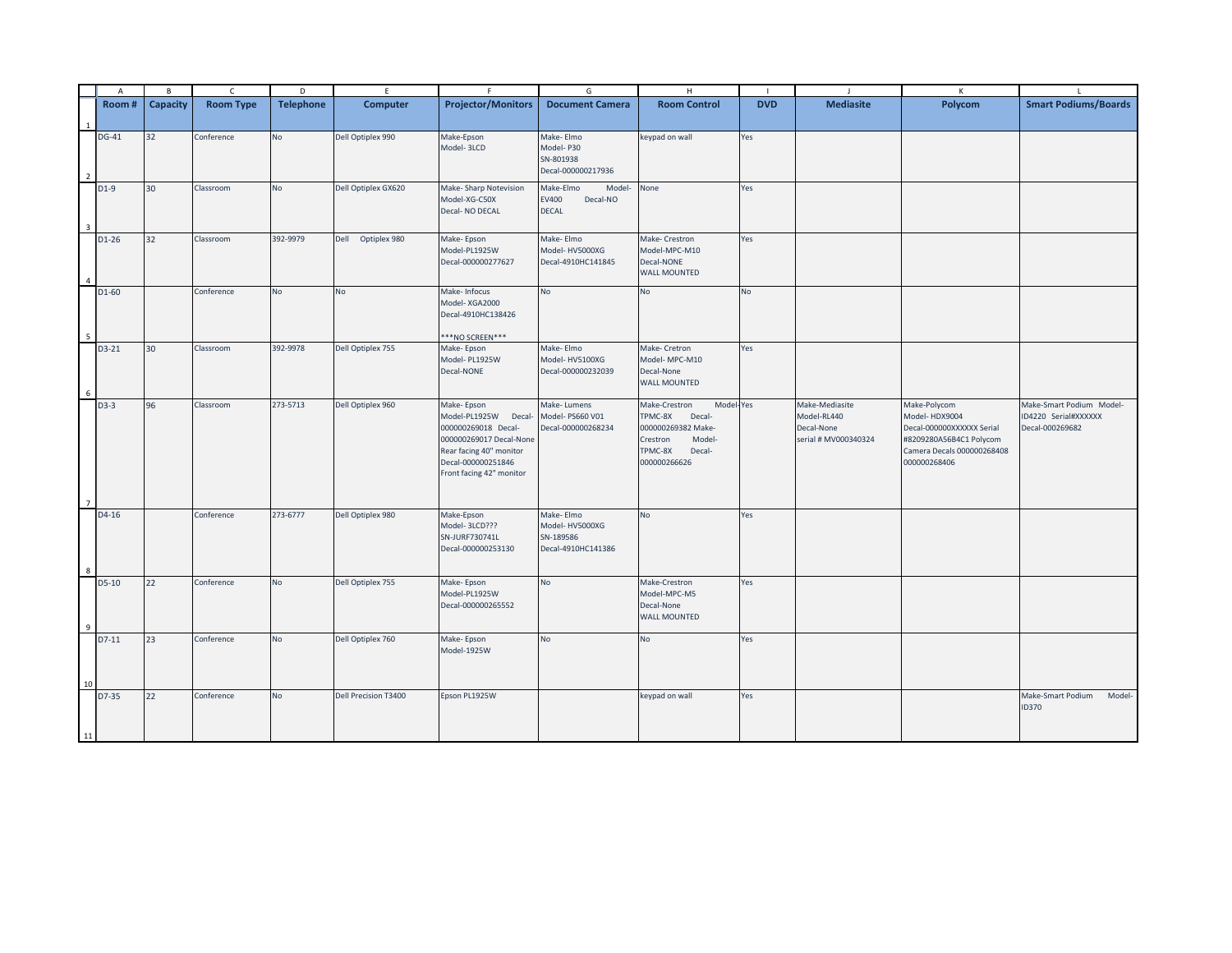| 273-5943<br>D8-11<br>13<br>Classroom<br>Dell Optiplex 960<br>Front Monitors<br>Make-Lumens<br>Make-Crestron<br>Yes<br>Make- Polycom<br>Make-Smart Podium Model-<br>$\overline{2}$<br>x 55" LG MONITORS Model-<br>Model-PS660 V01<br>Model-TPMC-12B<br>Model-HDX9004<br>ID4220<br>Decal<br>Decal-<br>Serial#8209440A58DCC1<br>XXXXXX Serial#XXXXXX<br>Serial#XXXXXXXX<br>000000269692<br>000000270024<br>Decal-000000268287<br>Decal#000000268700Serial<br>Decal-000000271151<br>#XXXXXX<br>Decal#000000268527 Rear<br>Make-<br>Monitor<br>XXXXXX Model-XXXXXXX<br>Serial#XXXXXXXX<br>Decal#XXXXXXXX<br>12<br>D8-46<br>846-3746<br>Dell Optiplex 960<br>Make-Mediasite<br>Make-Polycom<br>44<br>Classroom<br>Make-Epson X2<br>Make-Lumens<br>Make-Crestron<br>Model-Yes<br>Make-Smart Podium Model-<br>Model-HDX9004<br>Model-PL1925W<br>Model-PS660 V01<br>TPMC-8X<br><b>Decal-</b><br>Model-RL440<br>ID4220 Serial#XXXXXX<br>Decal<br>NO Decal<br>Decal-000000265876<br>000000266846 Make-<br>Decal-000000266623 Serial<br>Decal-000000268751<br>Decal-NO<br>Decal-NoDecal<br>Serial<br>Model-<br>#MV000340961<br>#8209440A58F9C1 Polycom<br>Decal<br>Crestron<br>TPMC-12B<br>Decal-<br>Cameras<br>000000266860<br>Decal#000000266830<br>Decal#000000266631<br>13<br>273-6925<br>No<br>D9-11<br>Conference<br>Dell Optiplex 745<br>Make-Sharp Notevision<br>No<br>Yes<br>30<br>Model-PGMB60X<br>SN-504914852<br>Decal-000000217495<br>14<br><b>No</b><br><b>Wall Plate</b><br>Dell Optiplex 960<br>NO PROJECTOR-<br>None<br>Yes<br>D3-39A<br>15<br>Conference<br>Make-Smart Sympodium<br>65" Monitor<br>Model-ID370<br>Make-<br>Sharp Model-XXXXXX<br>Decal-000000252070<br>Decal#000000251436<br>15<br>273-8371<br>Dell Optiplex 740<br>D10-11<br>28<br>Conference<br>Make-Epson<br>N <sub>o</sub><br><b>No</b><br>Yes<br>Decal#000000231774<br>Model-3LCD<br>Decal-000000241890<br>16<br>13<br>Conference<br><b>NO</b><br>Make-Hitachi<br>No<br><b>NO</b><br>D10-37<br><b>No</b><br>No<br>Model-CP-X260<br>Decal-000000225510<br>17<br>Dell Optiplex 755<br>Conference<br>No<br>Yes<br>D11-11<br>35<br><b>No</b><br>Make-Epson<br><b>No</b><br>Model-PL1810p<br>Decal-000000240351<br>18<br>MDL6<br>84 Classroom<br>294-5069<br>Dell Optiplex GX620<br>Model-Yes<br>No, but camera, laptop VGA<br>Make-Epson<br>Avermedia POF3 Serial#-<br>Make-Crestron<br><b>No</b><br>Model<br>No<br>Powerlite925W Decal-<br>5254610080P<br>MPC M20<br>and audio are pre-wired for<br>000000283127<br>Decal#000000283139<br>mobile | $\overline{A}$ | $\overline{B}$ | $\epsilon$ | D | E | F | G | H | $\mathbf{I}$ | $\mathsf{K}$ | $\mathbf{L}$ |
|--------------------------------------------------------------------------------------------------------------------------------------------------------------------------------------------------------------------------------------------------------------------------------------------------------------------------------------------------------------------------------------------------------------------------------------------------------------------------------------------------------------------------------------------------------------------------------------------------------------------------------------------------------------------------------------------------------------------------------------------------------------------------------------------------------------------------------------------------------------------------------------------------------------------------------------------------------------------------------------------------------------------------------------------------------------------------------------------------------------------------------------------------------------------------------------------------------------------------------------------------------------------------------------------------------------------------------------------------------------------------------------------------------------------------------------------------------------------------------------------------------------------------------------------------------------------------------------------------------------------------------------------------------------------------------------------------------------------------------------------------------------------------------------------------------------------------------------------------------------------------------------------------------------------------------------------------------------------------------------------------------------------------------------------------------------------------------------------------------------------------------------------------------------------------------------------------------------------------------------------------------------------------------------------------------------------------------------------------------------------------------------------------------------------------------------------------------------------------------------------------------------------------|----------------|----------------|------------|---|---|---|---|---|--------------|--------------|--------------|
|                                                                                                                                                                                                                                                                                                                                                                                                                                                                                                                                                                                                                                                                                                                                                                                                                                                                                                                                                                                                                                                                                                                                                                                                                                                                                                                                                                                                                                                                                                                                                                                                                                                                                                                                                                                                                                                                                                                                                                                                                                                                                                                                                                                                                                                                                                                                                                                                                                                                                                                          |                |                |            |   |   |   |   |   |              |              |              |
|                                                                                                                                                                                                                                                                                                                                                                                                                                                                                                                                                                                                                                                                                                                                                                                                                                                                                                                                                                                                                                                                                                                                                                                                                                                                                                                                                                                                                                                                                                                                                                                                                                                                                                                                                                                                                                                                                                                                                                                                                                                                                                                                                                                                                                                                                                                                                                                                                                                                                                                          |                |                |            |   |   |   |   |   |              |              |              |
|                                                                                                                                                                                                                                                                                                                                                                                                                                                                                                                                                                                                                                                                                                                                                                                                                                                                                                                                                                                                                                                                                                                                                                                                                                                                                                                                                                                                                                                                                                                                                                                                                                                                                                                                                                                                                                                                                                                                                                                                                                                                                                                                                                                                                                                                                                                                                                                                                                                                                                                          |                |                |            |   |   |   |   |   |              |              |              |
|                                                                                                                                                                                                                                                                                                                                                                                                                                                                                                                                                                                                                                                                                                                                                                                                                                                                                                                                                                                                                                                                                                                                                                                                                                                                                                                                                                                                                                                                                                                                                                                                                                                                                                                                                                                                                                                                                                                                                                                                                                                                                                                                                                                                                                                                                                                                                                                                                                                                                                                          |                |                |            |   |   |   |   |   |              |              |              |
|                                                                                                                                                                                                                                                                                                                                                                                                                                                                                                                                                                                                                                                                                                                                                                                                                                                                                                                                                                                                                                                                                                                                                                                                                                                                                                                                                                                                                                                                                                                                                                                                                                                                                                                                                                                                                                                                                                                                                                                                                                                                                                                                                                                                                                                                                                                                                                                                                                                                                                                          |                |                |            |   |   |   |   |   |              |              |              |
|                                                                                                                                                                                                                                                                                                                                                                                                                                                                                                                                                                                                                                                                                                                                                                                                                                                                                                                                                                                                                                                                                                                                                                                                                                                                                                                                                                                                                                                                                                                                                                                                                                                                                                                                                                                                                                                                                                                                                                                                                                                                                                                                                                                                                                                                                                                                                                                                                                                                                                                          |                |                |            |   |   |   |   |   |              |              |              |
|                                                                                                                                                                                                                                                                                                                                                                                                                                                                                                                                                                                                                                                                                                                                                                                                                                                                                                                                                                                                                                                                                                                                                                                                                                                                                                                                                                                                                                                                                                                                                                                                                                                                                                                                                                                                                                                                                                                                                                                                                                                                                                                                                                                                                                                                                                                                                                                                                                                                                                                          |                |                |            |   |   |   |   |   |              |              |              |
|                                                                                                                                                                                                                                                                                                                                                                                                                                                                                                                                                                                                                                                                                                                                                                                                                                                                                                                                                                                                                                                                                                                                                                                                                                                                                                                                                                                                                                                                                                                                                                                                                                                                                                                                                                                                                                                                                                                                                                                                                                                                                                                                                                                                                                                                                                                                                                                                                                                                                                                          |                |                |            |   |   |   |   |   |              |              |              |
|                                                                                                                                                                                                                                                                                                                                                                                                                                                                                                                                                                                                                                                                                                                                                                                                                                                                                                                                                                                                                                                                                                                                                                                                                                                                                                                                                                                                                                                                                                                                                                                                                                                                                                                                                                                                                                                                                                                                                                                                                                                                                                                                                                                                                                                                                                                                                                                                                                                                                                                          |                |                |            |   |   |   |   |   |              |              |              |
|                                                                                                                                                                                                                                                                                                                                                                                                                                                                                                                                                                                                                                                                                                                                                                                                                                                                                                                                                                                                                                                                                                                                                                                                                                                                                                                                                                                                                                                                                                                                                                                                                                                                                                                                                                                                                                                                                                                                                                                                                                                                                                                                                                                                                                                                                                                                                                                                                                                                                                                          |                |                |            |   |   |   |   |   |              |              |              |
|                                                                                                                                                                                                                                                                                                                                                                                                                                                                                                                                                                                                                                                                                                                                                                                                                                                                                                                                                                                                                                                                                                                                                                                                                                                                                                                                                                                                                                                                                                                                                                                                                                                                                                                                                                                                                                                                                                                                                                                                                                                                                                                                                                                                                                                                                                                                                                                                                                                                                                                          |                |                |            |   |   |   |   |   |              |              |              |
|                                                                                                                                                                                                                                                                                                                                                                                                                                                                                                                                                                                                                                                                                                                                                                                                                                                                                                                                                                                                                                                                                                                                                                                                                                                                                                                                                                                                                                                                                                                                                                                                                                                                                                                                                                                                                                                                                                                                                                                                                                                                                                                                                                                                                                                                                                                                                                                                                                                                                                                          |                |                |            |   |   |   |   |   |              |              |              |
|                                                                                                                                                                                                                                                                                                                                                                                                                                                                                                                                                                                                                                                                                                                                                                                                                                                                                                                                                                                                                                                                                                                                                                                                                                                                                                                                                                                                                                                                                                                                                                                                                                                                                                                                                                                                                                                                                                                                                                                                                                                                                                                                                                                                                                                                                                                                                                                                                                                                                                                          |                |                |            |   |   |   |   |   |              |              |              |
|                                                                                                                                                                                                                                                                                                                                                                                                                                                                                                                                                                                                                                                                                                                                                                                                                                                                                                                                                                                                                                                                                                                                                                                                                                                                                                                                                                                                                                                                                                                                                                                                                                                                                                                                                                                                                                                                                                                                                                                                                                                                                                                                                                                                                                                                                                                                                                                                                                                                                                                          |                |                |            |   |   |   |   |   |              |              |              |
|                                                                                                                                                                                                                                                                                                                                                                                                                                                                                                                                                                                                                                                                                                                                                                                                                                                                                                                                                                                                                                                                                                                                                                                                                                                                                                                                                                                                                                                                                                                                                                                                                                                                                                                                                                                                                                                                                                                                                                                                                                                                                                                                                                                                                                                                                                                                                                                                                                                                                                                          |                |                |            |   |   |   |   |   |              |              |              |
|                                                                                                                                                                                                                                                                                                                                                                                                                                                                                                                                                                                                                                                                                                                                                                                                                                                                                                                                                                                                                                                                                                                                                                                                                                                                                                                                                                                                                                                                                                                                                                                                                                                                                                                                                                                                                                                                                                                                                                                                                                                                                                                                                                                                                                                                                                                                                                                                                                                                                                                          |                |                |            |   |   |   |   |   |              |              |              |
|                                                                                                                                                                                                                                                                                                                                                                                                                                                                                                                                                                                                                                                                                                                                                                                                                                                                                                                                                                                                                                                                                                                                                                                                                                                                                                                                                                                                                                                                                                                                                                                                                                                                                                                                                                                                                                                                                                                                                                                                                                                                                                                                                                                                                                                                                                                                                                                                                                                                                                                          |                |                |            |   |   |   |   |   |              |              |              |
|                                                                                                                                                                                                                                                                                                                                                                                                                                                                                                                                                                                                                                                                                                                                                                                                                                                                                                                                                                                                                                                                                                                                                                                                                                                                                                                                                                                                                                                                                                                                                                                                                                                                                                                                                                                                                                                                                                                                                                                                                                                                                                                                                                                                                                                                                                                                                                                                                                                                                                                          |                |                |            |   |   |   |   |   |              |              |              |
|                                                                                                                                                                                                                                                                                                                                                                                                                                                                                                                                                                                                                                                                                                                                                                                                                                                                                                                                                                                                                                                                                                                                                                                                                                                                                                                                                                                                                                                                                                                                                                                                                                                                                                                                                                                                                                                                                                                                                                                                                                                                                                                                                                                                                                                                                                                                                                                                                                                                                                                          |                |                |            |   |   |   |   |   |              |              |              |
|                                                                                                                                                                                                                                                                                                                                                                                                                                                                                                                                                                                                                                                                                                                                                                                                                                                                                                                                                                                                                                                                                                                                                                                                                                                                                                                                                                                                                                                                                                                                                                                                                                                                                                                                                                                                                                                                                                                                                                                                                                                                                                                                                                                                                                                                                                                                                                                                                                                                                                                          |                |                |            |   |   |   |   |   |              |              |              |
|                                                                                                                                                                                                                                                                                                                                                                                                                                                                                                                                                                                                                                                                                                                                                                                                                                                                                                                                                                                                                                                                                                                                                                                                                                                                                                                                                                                                                                                                                                                                                                                                                                                                                                                                                                                                                                                                                                                                                                                                                                                                                                                                                                                                                                                                                                                                                                                                                                                                                                                          |                |                |            |   |   |   |   |   |              |              |              |
|                                                                                                                                                                                                                                                                                                                                                                                                                                                                                                                                                                                                                                                                                                                                                                                                                                                                                                                                                                                                                                                                                                                                                                                                                                                                                                                                                                                                                                                                                                                                                                                                                                                                                                                                                                                                                                                                                                                                                                                                                                                                                                                                                                                                                                                                                                                                                                                                                                                                                                                          |                |                |            |   |   |   |   |   |              |              |              |
|                                                                                                                                                                                                                                                                                                                                                                                                                                                                                                                                                                                                                                                                                                                                                                                                                                                                                                                                                                                                                                                                                                                                                                                                                                                                                                                                                                                                                                                                                                                                                                                                                                                                                                                                                                                                                                                                                                                                                                                                                                                                                                                                                                                                                                                                                                                                                                                                                                                                                                                          |                |                |            |   |   |   |   |   |              |              |              |
|                                                                                                                                                                                                                                                                                                                                                                                                                                                                                                                                                                                                                                                                                                                                                                                                                                                                                                                                                                                                                                                                                                                                                                                                                                                                                                                                                                                                                                                                                                                                                                                                                                                                                                                                                                                                                                                                                                                                                                                                                                                                                                                                                                                                                                                                                                                                                                                                                                                                                                                          |                |                |            |   |   |   |   |   |              |              |              |
|                                                                                                                                                                                                                                                                                                                                                                                                                                                                                                                                                                                                                                                                                                                                                                                                                                                                                                                                                                                                                                                                                                                                                                                                                                                                                                                                                                                                                                                                                                                                                                                                                                                                                                                                                                                                                                                                                                                                                                                                                                                                                                                                                                                                                                                                                                                                                                                                                                                                                                                          |                |                |            |   |   |   |   |   |              |              |              |
|                                                                                                                                                                                                                                                                                                                                                                                                                                                                                                                                                                                                                                                                                                                                                                                                                                                                                                                                                                                                                                                                                                                                                                                                                                                                                                                                                                                                                                                                                                                                                                                                                                                                                                                                                                                                                                                                                                                                                                                                                                                                                                                                                                                                                                                                                                                                                                                                                                                                                                                          |                |                |            |   |   |   |   |   |              |              |              |
|                                                                                                                                                                                                                                                                                                                                                                                                                                                                                                                                                                                                                                                                                                                                                                                                                                                                                                                                                                                                                                                                                                                                                                                                                                                                                                                                                                                                                                                                                                                                                                                                                                                                                                                                                                                                                                                                                                                                                                                                                                                                                                                                                                                                                                                                                                                                                                                                                                                                                                                          |                |                |            |   |   |   |   |   |              |              |              |
|                                                                                                                                                                                                                                                                                                                                                                                                                                                                                                                                                                                                                                                                                                                                                                                                                                                                                                                                                                                                                                                                                                                                                                                                                                                                                                                                                                                                                                                                                                                                                                                                                                                                                                                                                                                                                                                                                                                                                                                                                                                                                                                                                                                                                                                                                                                                                                                                                                                                                                                          |                |                |            |   |   |   |   |   |              |              |              |
|                                                                                                                                                                                                                                                                                                                                                                                                                                                                                                                                                                                                                                                                                                                                                                                                                                                                                                                                                                                                                                                                                                                                                                                                                                                                                                                                                                                                                                                                                                                                                                                                                                                                                                                                                                                                                                                                                                                                                                                                                                                                                                                                                                                                                                                                                                                                                                                                                                                                                                                          |                |                |            |   |   |   |   |   |              |              |              |
|                                                                                                                                                                                                                                                                                                                                                                                                                                                                                                                                                                                                                                                                                                                                                                                                                                                                                                                                                                                                                                                                                                                                                                                                                                                                                                                                                                                                                                                                                                                                                                                                                                                                                                                                                                                                                                                                                                                                                                                                                                                                                                                                                                                                                                                                                                                                                                                                                                                                                                                          |                |                |            |   |   |   |   |   |              |              |              |
|                                                                                                                                                                                                                                                                                                                                                                                                                                                                                                                                                                                                                                                                                                                                                                                                                                                                                                                                                                                                                                                                                                                                                                                                                                                                                                                                                                                                                                                                                                                                                                                                                                                                                                                                                                                                                                                                                                                                                                                                                                                                                                                                                                                                                                                                                                                                                                                                                                                                                                                          |                |                |            |   |   |   |   |   |              |              |              |
|                                                                                                                                                                                                                                                                                                                                                                                                                                                                                                                                                                                                                                                                                                                                                                                                                                                                                                                                                                                                                                                                                                                                                                                                                                                                                                                                                                                                                                                                                                                                                                                                                                                                                                                                                                                                                                                                                                                                                                                                                                                                                                                                                                                                                                                                                                                                                                                                                                                                                                                          |                |                |            |   |   |   |   |   |              |              |              |
|                                                                                                                                                                                                                                                                                                                                                                                                                                                                                                                                                                                                                                                                                                                                                                                                                                                                                                                                                                                                                                                                                                                                                                                                                                                                                                                                                                                                                                                                                                                                                                                                                                                                                                                                                                                                                                                                                                                                                                                                                                                                                                                                                                                                                                                                                                                                                                                                                                                                                                                          |                |                |            |   |   |   |   |   |              |              |              |
|                                                                                                                                                                                                                                                                                                                                                                                                                                                                                                                                                                                                                                                                                                                                                                                                                                                                                                                                                                                                                                                                                                                                                                                                                                                                                                                                                                                                                                                                                                                                                                                                                                                                                                                                                                                                                                                                                                                                                                                                                                                                                                                                                                                                                                                                                                                                                                                                                                                                                                                          |                |                |            |   |   |   |   |   |              |              |              |
|                                                                                                                                                                                                                                                                                                                                                                                                                                                                                                                                                                                                                                                                                                                                                                                                                                                                                                                                                                                                                                                                                                                                                                                                                                                                                                                                                                                                                                                                                                                                                                                                                                                                                                                                                                                                                                                                                                                                                                                                                                                                                                                                                                                                                                                                                                                                                                                                                                                                                                                          |                |                |            |   |   |   |   |   |              |              |              |
|                                                                                                                                                                                                                                                                                                                                                                                                                                                                                                                                                                                                                                                                                                                                                                                                                                                                                                                                                                                                                                                                                                                                                                                                                                                                                                                                                                                                                                                                                                                                                                                                                                                                                                                                                                                                                                                                                                                                                                                                                                                                                                                                                                                                                                                                                                                                                                                                                                                                                                                          |                |                |            |   |   |   |   |   |              |              |              |
|                                                                                                                                                                                                                                                                                                                                                                                                                                                                                                                                                                                                                                                                                                                                                                                                                                                                                                                                                                                                                                                                                                                                                                                                                                                                                                                                                                                                                                                                                                                                                                                                                                                                                                                                                                                                                                                                                                                                                                                                                                                                                                                                                                                                                                                                                                                                                                                                                                                                                                                          |                |                |            |   |   |   |   |   |              |              |              |
|                                                                                                                                                                                                                                                                                                                                                                                                                                                                                                                                                                                                                                                                                                                                                                                                                                                                                                                                                                                                                                                                                                                                                                                                                                                                                                                                                                                                                                                                                                                                                                                                                                                                                                                                                                                                                                                                                                                                                                                                                                                                                                                                                                                                                                                                                                                                                                                                                                                                                                                          |                |                |            |   |   |   |   |   |              |              |              |
|                                                                                                                                                                                                                                                                                                                                                                                                                                                                                                                                                                                                                                                                                                                                                                                                                                                                                                                                                                                                                                                                                                                                                                                                                                                                                                                                                                                                                                                                                                                                                                                                                                                                                                                                                                                                                                                                                                                                                                                                                                                                                                                                                                                                                                                                                                                                                                                                                                                                                                                          |                |                |            |   |   |   |   |   |              |              |              |
|                                                                                                                                                                                                                                                                                                                                                                                                                                                                                                                                                                                                                                                                                                                                                                                                                                                                                                                                                                                                                                                                                                                                                                                                                                                                                                                                                                                                                                                                                                                                                                                                                                                                                                                                                                                                                                                                                                                                                                                                                                                                                                                                                                                                                                                                                                                                                                                                                                                                                                                          |                |                |            |   |   |   |   |   |              |              |              |
|                                                                                                                                                                                                                                                                                                                                                                                                                                                                                                                                                                                                                                                                                                                                                                                                                                                                                                                                                                                                                                                                                                                                                                                                                                                                                                                                                                                                                                                                                                                                                                                                                                                                                                                                                                                                                                                                                                                                                                                                                                                                                                                                                                                                                                                                                                                                                                                                                                                                                                                          |                |                |            |   |   |   |   |   |              |              |              |
|                                                                                                                                                                                                                                                                                                                                                                                                                                                                                                                                                                                                                                                                                                                                                                                                                                                                                                                                                                                                                                                                                                                                                                                                                                                                                                                                                                                                                                                                                                                                                                                                                                                                                                                                                                                                                                                                                                                                                                                                                                                                                                                                                                                                                                                                                                                                                                                                                                                                                                                          |                |                |            |   |   |   |   |   |              |              |              |
|                                                                                                                                                                                                                                                                                                                                                                                                                                                                                                                                                                                                                                                                                                                                                                                                                                                                                                                                                                                                                                                                                                                                                                                                                                                                                                                                                                                                                                                                                                                                                                                                                                                                                                                                                                                                                                                                                                                                                                                                                                                                                                                                                                                                                                                                                                                                                                                                                                                                                                                          |                |                |            |   |   |   |   |   |              |              |              |
|                                                                                                                                                                                                                                                                                                                                                                                                                                                                                                                                                                                                                                                                                                                                                                                                                                                                                                                                                                                                                                                                                                                                                                                                                                                                                                                                                                                                                                                                                                                                                                                                                                                                                                                                                                                                                                                                                                                                                                                                                                                                                                                                                                                                                                                                                                                                                                                                                                                                                                                          |                |                |            |   |   |   |   |   |              |              |              |
|                                                                                                                                                                                                                                                                                                                                                                                                                                                                                                                                                                                                                                                                                                                                                                                                                                                                                                                                                                                                                                                                                                                                                                                                                                                                                                                                                                                                                                                                                                                                                                                                                                                                                                                                                                                                                                                                                                                                                                                                                                                                                                                                                                                                                                                                                                                                                                                                                                                                                                                          |                |                |            |   |   |   |   |   |              |              |              |
|                                                                                                                                                                                                                                                                                                                                                                                                                                                                                                                                                                                                                                                                                                                                                                                                                                                                                                                                                                                                                                                                                                                                                                                                                                                                                                                                                                                                                                                                                                                                                                                                                                                                                                                                                                                                                                                                                                                                                                                                                                                                                                                                                                                                                                                                                                                                                                                                                                                                                                                          |                |                |            |   |   |   |   |   |              |              |              |
|                                                                                                                                                                                                                                                                                                                                                                                                                                                                                                                                                                                                                                                                                                                                                                                                                                                                                                                                                                                                                                                                                                                                                                                                                                                                                                                                                                                                                                                                                                                                                                                                                                                                                                                                                                                                                                                                                                                                                                                                                                                                                                                                                                                                                                                                                                                                                                                                                                                                                                                          |                |                |            |   |   |   |   |   |              |              |              |
|                                                                                                                                                                                                                                                                                                                                                                                                                                                                                                                                                                                                                                                                                                                                                                                                                                                                                                                                                                                                                                                                                                                                                                                                                                                                                                                                                                                                                                                                                                                                                                                                                                                                                                                                                                                                                                                                                                                                                                                                                                                                                                                                                                                                                                                                                                                                                                                                                                                                                                                          |                |                |            |   |   |   |   |   |              |              |              |
|                                                                                                                                                                                                                                                                                                                                                                                                                                                                                                                                                                                                                                                                                                                                                                                                                                                                                                                                                                                                                                                                                                                                                                                                                                                                                                                                                                                                                                                                                                                                                                                                                                                                                                                                                                                                                                                                                                                                                                                                                                                                                                                                                                                                                                                                                                                                                                                                                                                                                                                          |                |                |            |   |   |   |   |   |              |              |              |
| 19                                                                                                                                                                                                                                                                                                                                                                                                                                                                                                                                                                                                                                                                                                                                                                                                                                                                                                                                                                                                                                                                                                                                                                                                                                                                                                                                                                                                                                                                                                                                                                                                                                                                                                                                                                                                                                                                                                                                                                                                                                                                                                                                                                                                                                                                                                                                                                                                                                                                                                                       |                |                |            |   |   |   |   |   |              |              |              |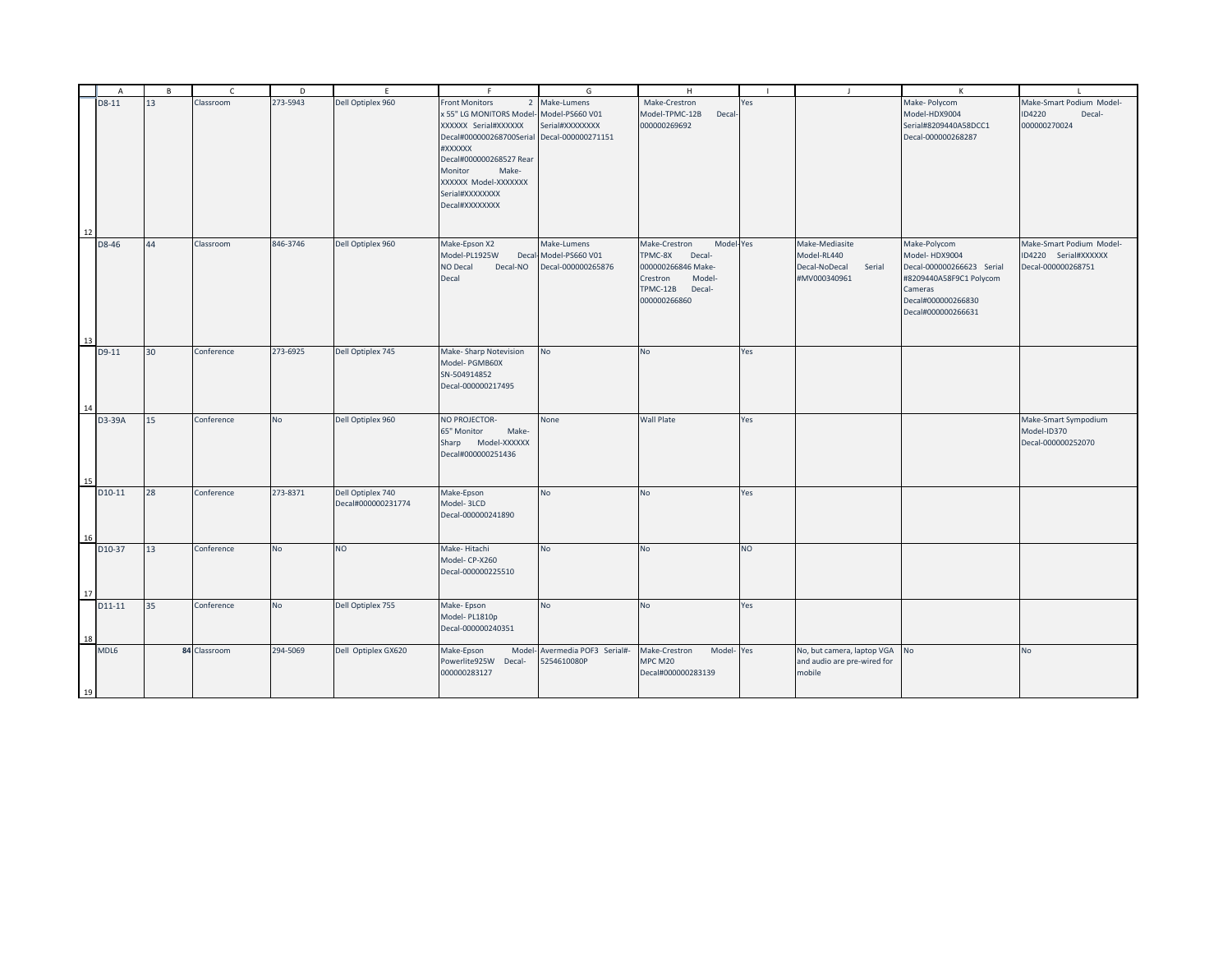|                         | $\overline{M}$  | $\sf N$            | O | $\sf P$ | $\sf Q$ | ${\sf R}$ | $\sf S$ | $\mathsf T$ |
|-------------------------|-----------------|--------------------|---|---------|---------|-----------|---------|-------------|
|                         | Date of last    | projected          |   |         |         |           |         |             |
| $\overline{1}$          | <b>Upgrade</b>  | upgrade date       |   |         |         |           |         |             |
|                         |                 |                    |   |         |         |           |         |             |
|                         |                 |                    |   |         |         |           |         |             |
|                         |                 |                    |   |         |         |           |         |             |
|                         |                 |                    |   |         |         |           |         |             |
| $\overline{2}$          |                 | 2011 - whenever it |   |         |         |           |         |             |
|                         |                 | is available as a  |   |         |         |           |         |             |
|                         |                 | classroom again    |   |         |         |           |         |             |
| 3                       |                 |                    |   |         |         |           |         |             |
|                         | 10/7/2010       | 2014               |   |         |         |           |         |             |
|                         |                 |                    |   |         |         |           |         |             |
|                         |                 |                    |   |         |         |           |         |             |
|                         |                 |                    |   |         |         |           |         |             |
| $\overline{4}$          |                 |                    |   |         |         |           |         |             |
|                         |                 |                    |   |         |         |           |         |             |
|                         |                 |                    |   |         |         |           |         |             |
|                         |                 |                    |   |         |         |           |         |             |
| 5                       |                 |                    |   |         |         |           |         |             |
|                         | 7/27/2010       | 2013               |   |         |         |           |         |             |
|                         |                 |                    |   |         |         |           |         |             |
|                         |                 |                    |   |         |         |           |         |             |
| 6                       |                 |                    |   |         |         |           |         |             |
|                         | 8/14/10-8/21/10 | 2013               |   |         |         |           |         |             |
|                         |                 |                    |   |         |         |           |         |             |
|                         |                 |                    |   |         |         |           |         |             |
|                         |                 |                    |   |         |         |           |         |             |
|                         |                 |                    |   |         |         |           |         |             |
|                         |                 |                    |   |         |         |           |         |             |
|                         |                 |                    |   |         |         |           |         |             |
|                         |                 |                    |   |         |         |           |         |             |
| $\overline{7}$          |                 |                    |   |         |         |           |         |             |
|                         |                 |                    |   |         |         |           |         |             |
|                         |                 |                    |   |         |         |           |         |             |
|                         |                 |                    |   |         |         |           |         |             |
|                         |                 |                    |   |         |         |           |         |             |
| $\overline{\mathbf{8}}$ |                 |                    |   |         |         |           |         |             |
|                         |                 |                    |   |         |         |           |         |             |
|                         |                 |                    |   |         |         |           |         |             |
|                         |                 |                    |   |         |         |           |         |             |
| 9                       |                 |                    |   |         |         |           |         |             |
|                         |                 |                    |   |         |         |           |         |             |
|                         |                 |                    |   |         |         |           |         |             |
|                         |                 |                    |   |         |         |           |         |             |
|                         |                 |                    |   |         |         |           |         |             |
| 10                      |                 |                    |   |         |         |           |         |             |
|                         |                 |                    |   |         |         |           |         |             |
|                         |                 |                    |   |         |         |           |         |             |
|                         |                 |                    |   |         |         |           |         |             |
| 11                      |                 |                    |   |         |         |           |         |             |